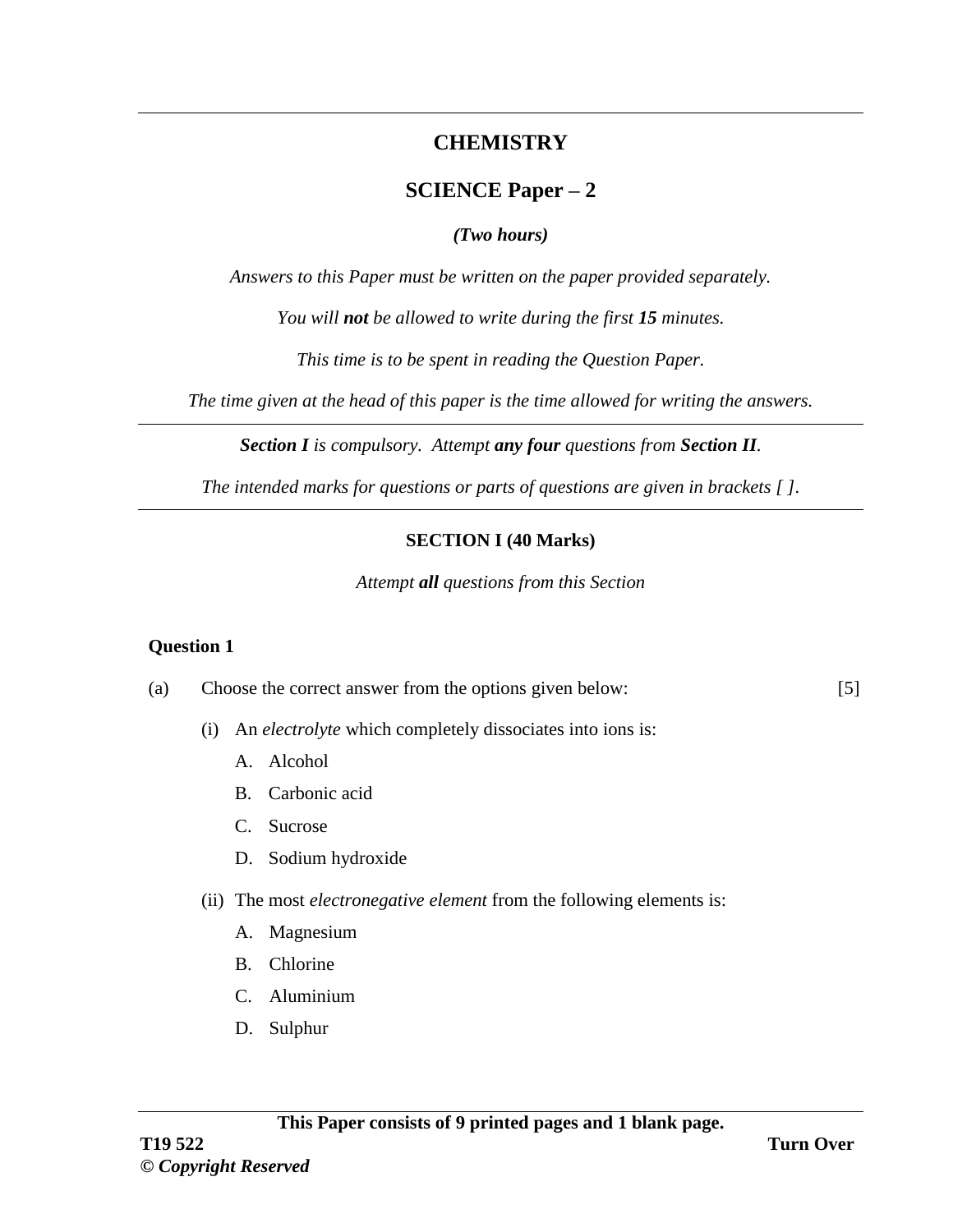- (iii) The reason for using *Aluminium* in the alloy duralumin is:
	- A. Aluminium is brittle.
	- B. Aluminium gives strength.
	- C. Aluminium brings lightness.
	- D. Aluminium lowers melting point.
- (iv) The *drying agent* used to *dry HCl* gas is:
	- A. Conc. H<sub>2</sub>SO<sub>4</sub>
	- B. ZnO
	- C.  $\text{Al}_2\text{O}_3$
	- D. CaO
- (v) A hydrocarbon which is a *greenhouse gas* is:
	- A. Acetylene
	- B. Ethylene
	- C. Ethane
	- D. Methane
- (b) Fill in the blanks with the choices given in brackets:
	- (i) Conversion of *ethanol to ethene* by the action of *concentrated sulphuric acid* is an example of \_\_\_\_\_\_\_\_\_\_\_\_. (dehydration / dehydrogenation / dehydrohalogenation)
	- (ii) When *sodium chloride* is heated with *concentrated sulphuric* acid *below 200<sup>o</sup>C*, one of the products formed is \_\_\_\_\_\_\_\_\_\_\_\_. (sodium hydrogen sulphate / sodium sulphate / chlorine)
	- (iii) *Ammonia* reacts with *excess chlorine* to form \_\_\_\_\_\_\_\_\_\_\_\_. (nitrogen / nitrogen trichloride / ammonium chloride)
	- (iv) *Substitution reactions* are characteristic reactions of \_\_\_\_\_\_\_\_\_\_\_\_. (alkynes / alkenes / alkanes)
	- (v) In Period 3, the *most metallic* element is \_\_\_\_\_\_\_\_\_\_\_\_. (sodium / magnesium / aluminium)

[5]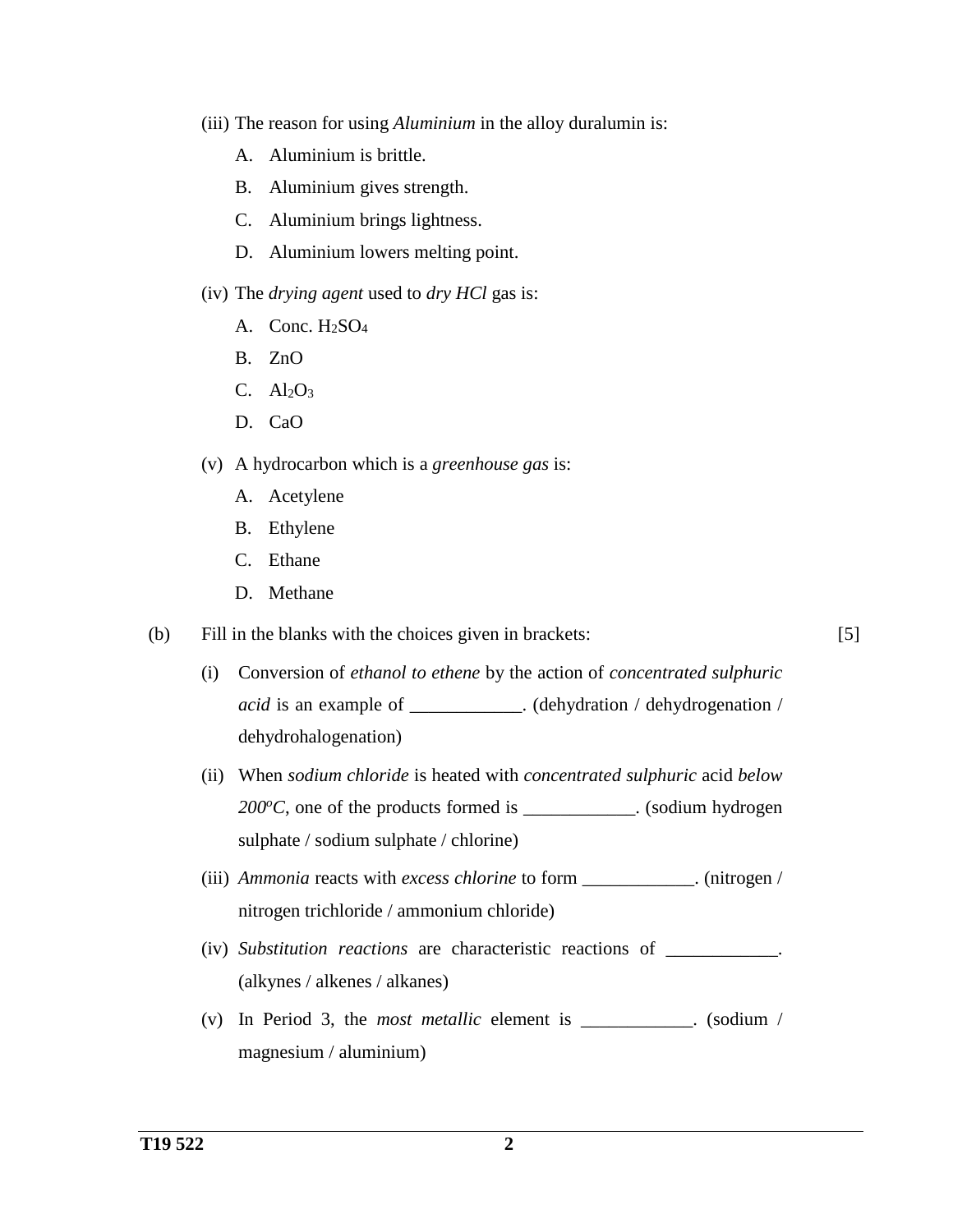| (c) | Write a balanced chemical equation for each of the following reactions:              |       |  |  |  |
|-----|--------------------------------------------------------------------------------------|-------|--|--|--|
|     | Reduction of copper (II) oxide by hydrogen.<br>(i)                                   |       |  |  |  |
|     | Action of dilute sulphuric acid on sodium hydroxide.<br>(ii)                         |       |  |  |  |
|     | (iii) Action of dilute sulphuric acid on zinc sulphide.                              |       |  |  |  |
|     | (iv) Ammonium hydroxide is added to ferrous sulphate solution.                       |       |  |  |  |
|     | Chlorine gas is reacted with ethene.<br>(v)                                          |       |  |  |  |
| (d) | State one observation for each of the following:                                     | [5]   |  |  |  |
|     | Concentrated nitric acid is reacted with sulphur.<br>(i)                             |       |  |  |  |
|     | Ammonia gas is passed over heated copper (II) oxide.<br>(ii)                         |       |  |  |  |
|     | (iii) Copper sulphate solution is electrolysed using copper electrodes.              |       |  |  |  |
|     | (iv) A small piece of zinc is added to dilute hydrochloric acid.                     |       |  |  |  |
|     | (v) Lead nitrate is heated strongly in a test tube.                                  |       |  |  |  |
| (e) | Calculate:<br>(i)                                                                    | $[5]$ |  |  |  |
|     | The number of moles in 12g of oxygen gas. $[O = 16]$<br>1.                           |       |  |  |  |
|     | 2. The weight of $10^{22}$ atoms of carbon.                                          |       |  |  |  |
|     | $[C = 12, Avogadro's No. = 6 \times 10^{23}]$                                        |       |  |  |  |
|     | (ii) Molecular formula of a compound is $C_6H_{18}O_3$ . Find its empirical formula. |       |  |  |  |
| (f) | Give the IUPAC name of the following organic compounds:<br>(i)                       | $[5]$ |  |  |  |
|     |                                                                                      |       |  |  |  |

$$
\begin{array}{cccc}\n & & H \\
 & | & & \\
1. & H - C - C = C - H \\
 & | & & \\
\end{array}
$$

$$
\begin{array}{cccc}\n & & H & O \\
 & | & \| & \\
2. & H & -C & -C & -H \\
 & | & | & \\
\end{array}
$$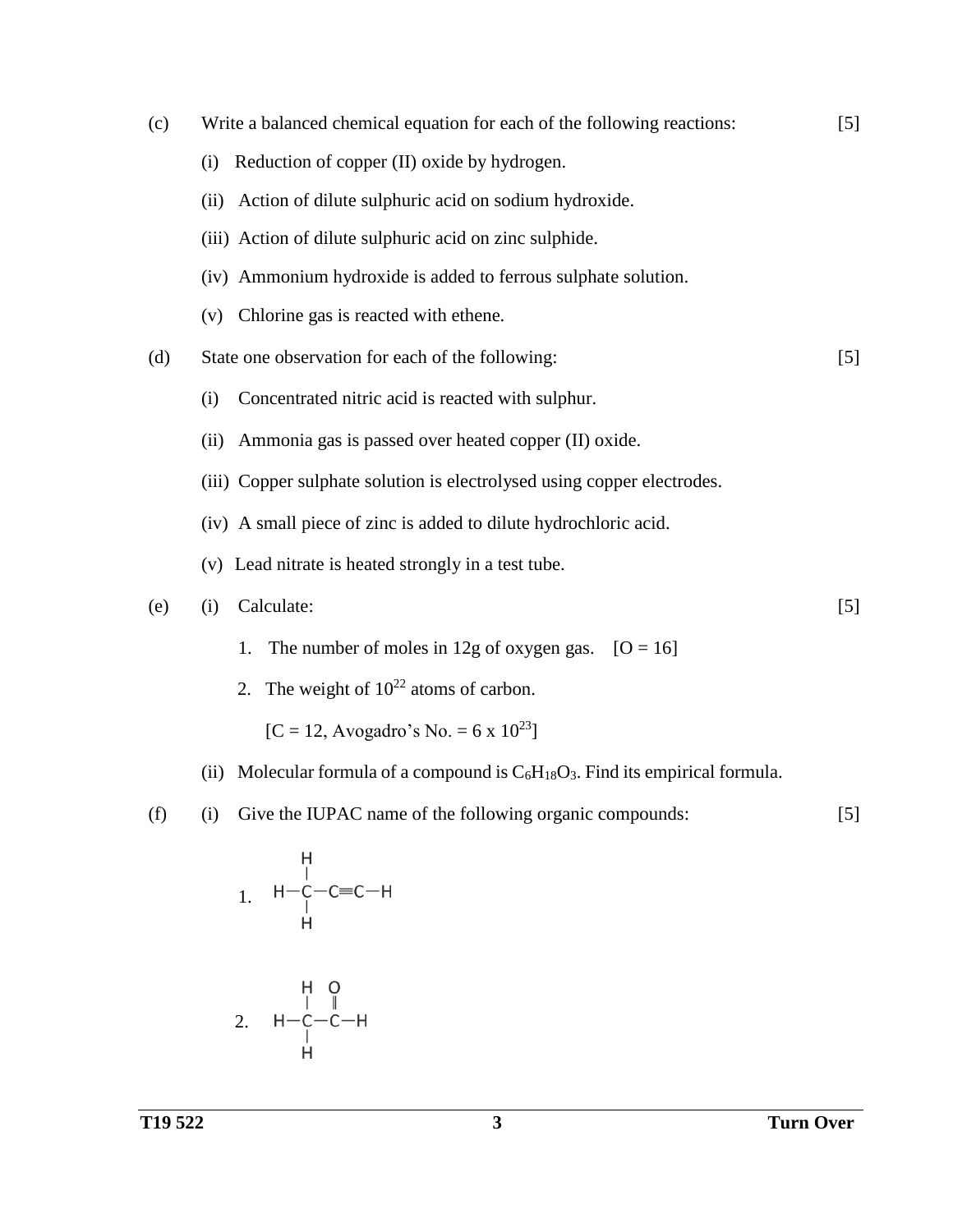- (ii) What is the special feature of the structure of ethyne?
- (iii) Name the saturated hydrocarbon containing two carbon atoms.
- (iv) Give the structural formula of Acetic acid.
- (g) Give the appropriate term defined by the statements given below:

[5]

[5]

- (i) The formula that represents the simplest ratio of the various elements present in one molecule of the compound.
- (ii) The substance that releases hydronium ion as the only positive ion when dissolved in water.
- (iii) The tendency of an atom to attract electrons towards itself when combined in a covalent compound.
- (iv) The process by which certain ores, specially carbonates, are converted to oxides in the absence of air.
- (v) The covalent bond in which the electrons are shared equally between the combining atoms.
- (h) Arrange the following according to the instructions given in brackets:
	- (i) K, Pb, Ca, Zn. (In the increasing order of the reactivity)
	- (ii)  $Mg^{2+}$ ,  $Cu^{2+}$ ,  $Na^{1+}$ ,  $H^{1+}$  (In the order of preferential discharge at the cathode)
	- (iii) Li, K, Na, H  $\qquad$  (In the decreasing order of their ionization potential)
	- (iv)  $F, B, N, O$  (In the increasing order of electron affinity)
	- (v) Ethane, methane, ethene, ethyne. (In the increasing order of the molecular weight)  $[H = 1, C = 12]$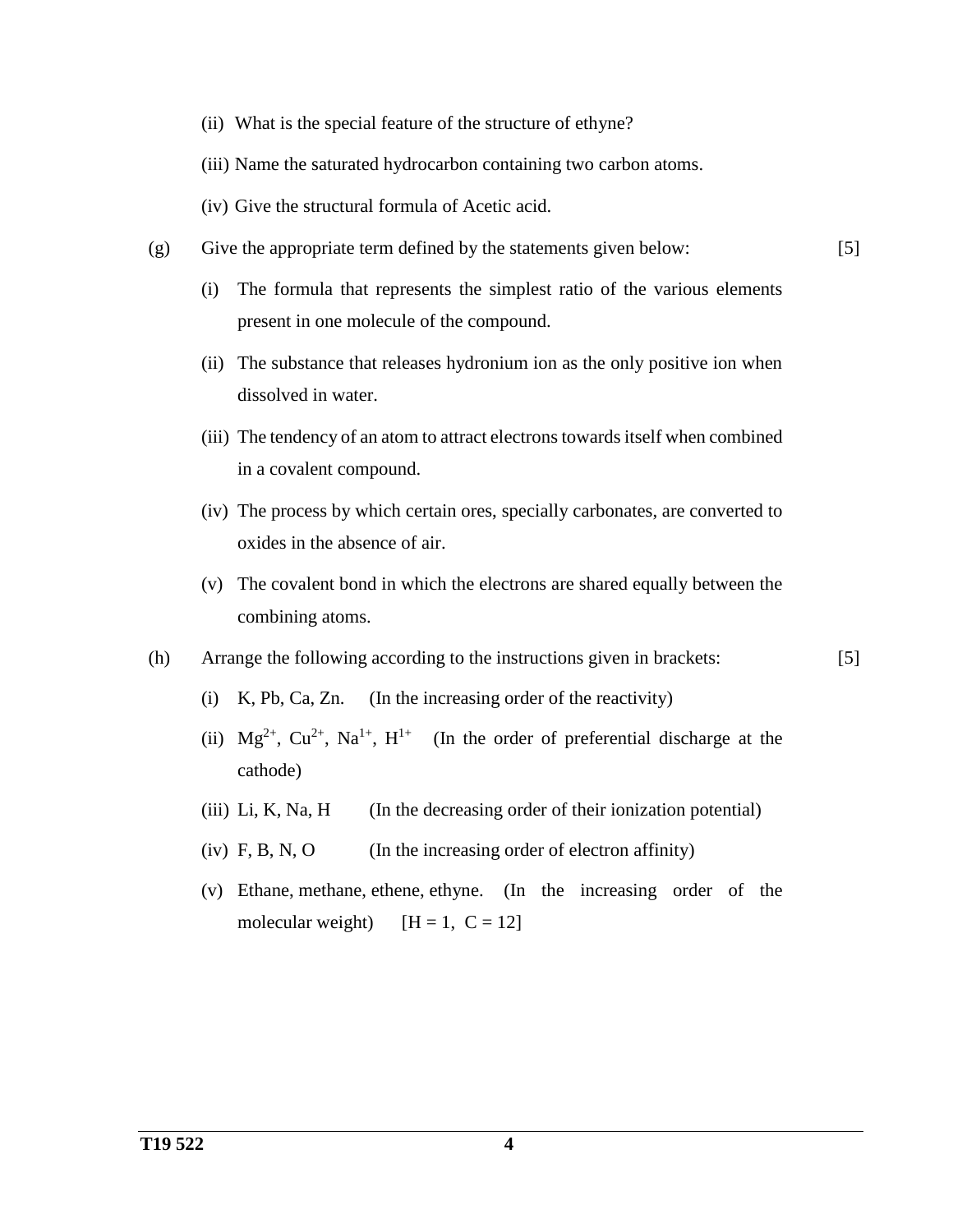#### **SECTION II (40 Marks)**

#### *Attempt any four questions from this Section*

#### **Question 2**

- (a) Draw the electron dot structure of:
	- (i) Nitrogen molecule  $[N = 7]$
	- (ii) Sodium chloride  $[Na = 11, Cl = 17]$
	- (iii) Ammonium ion  $[N = 7, H = 1]$
- (b) The pH values of three solutions A, B and C are given in the table. Answer the following questions: [3]

| <b>Solution</b> | pH value |
|-----------------|----------|
|                 | 12       |
| В               |          |
|                 |          |

- (i) Which solution will have no effect on litmus solution?
- (ii) Which solution will liberate  $CO<sub>2</sub>$  when reacted with sodium carbonate?
- (iii) Which solution will turn red litmus solution blue?
- (c) Study the extract of the Periodic Table given below and answer the questions that follow. Give the alphabet corresponding to the element in question. DO NOT repeat an element. [4]



- (i) Which element forms electrovalent compound with G?
- (ii) The ion of which element will migrate towards the cathode during electrolysis?
- (iii) Which non-metallic element has the valency of 2?
- (iv) Which is an inert gas?

[3]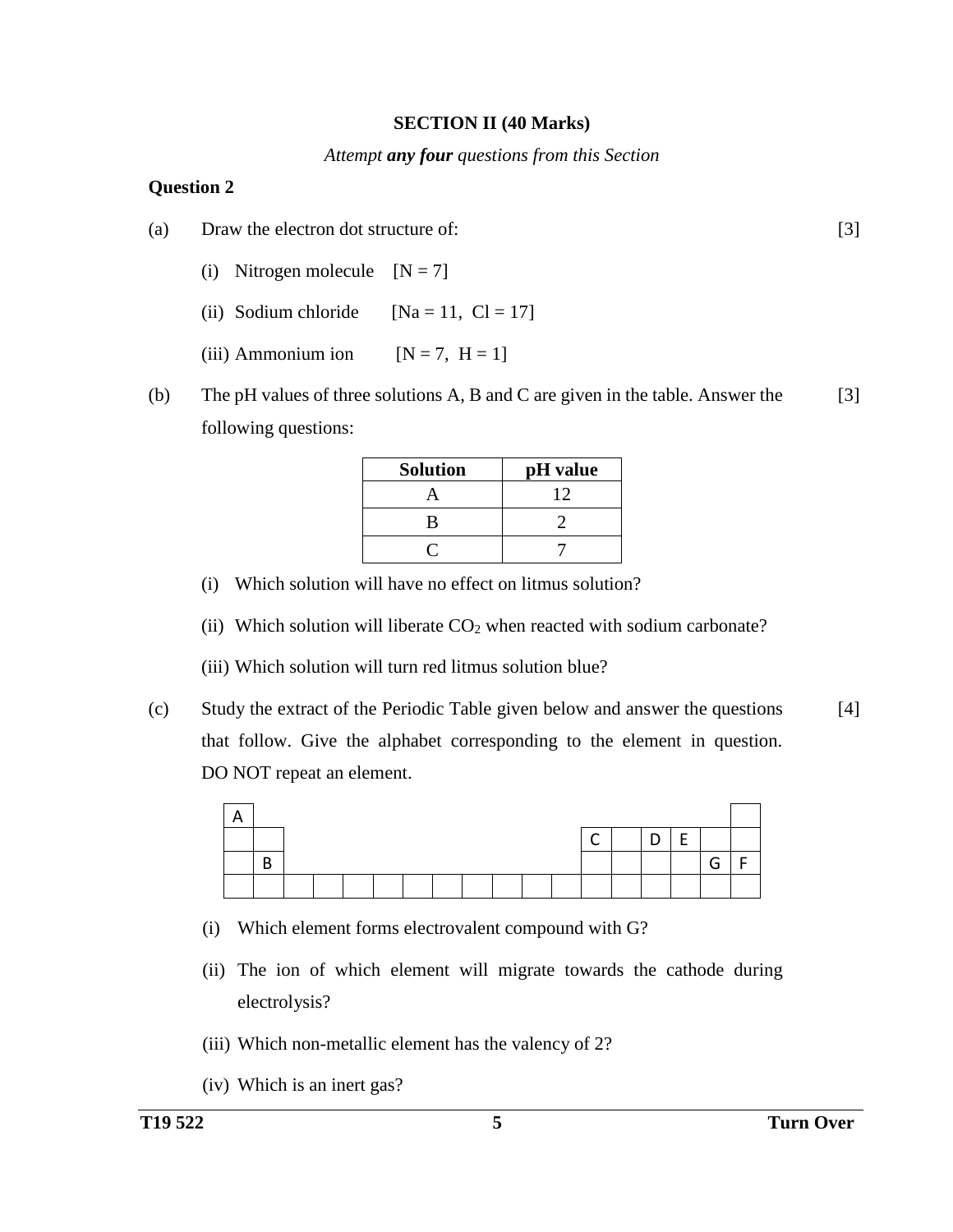- (a) Name the particles present in:
	- (i) Strong electrolyte
	- (ii) Non- electrolyte
	- (iii) Weak electrolyte
- (b) Distinguish between the following pairs of compounds using the reagent given in the bracket. [3]
	- (i) Manganese dioxide and copper (II) oxide. (using concentrated HCl)
	- (ii) Ferrous sulphate solution and ferric sulphate solution. (using sodium hydroxide solution)
	- (iii) Dilute hydrochloric acid and dilute sulphuric acid. (using lead nitrate solution)
- (c) Choose the method of preparation of the following salts, from the methods given in the list: [4]

|  | [List: A. Neutralization]             | <b>B.</b> Precipitation |
|--|---------------------------------------|-------------------------|
|  | C. Direct combination D. Substitution |                         |

- (i) Lead chloride
- (ii) Iron (II) sulphate
- (iii) Sodium nitrate
- (iv) Iron (III) chloride

#### **Question 4**

(a) Complete the following equations:

[3]

[3]

- (i)  $S + \text{conc. HNO}_3 \rightarrow$
- (ii) C + conc.  $H_2SO_4 \rightarrow$
- (iii) Cu + dil. HNO<sub>3</sub>  $\rightarrow$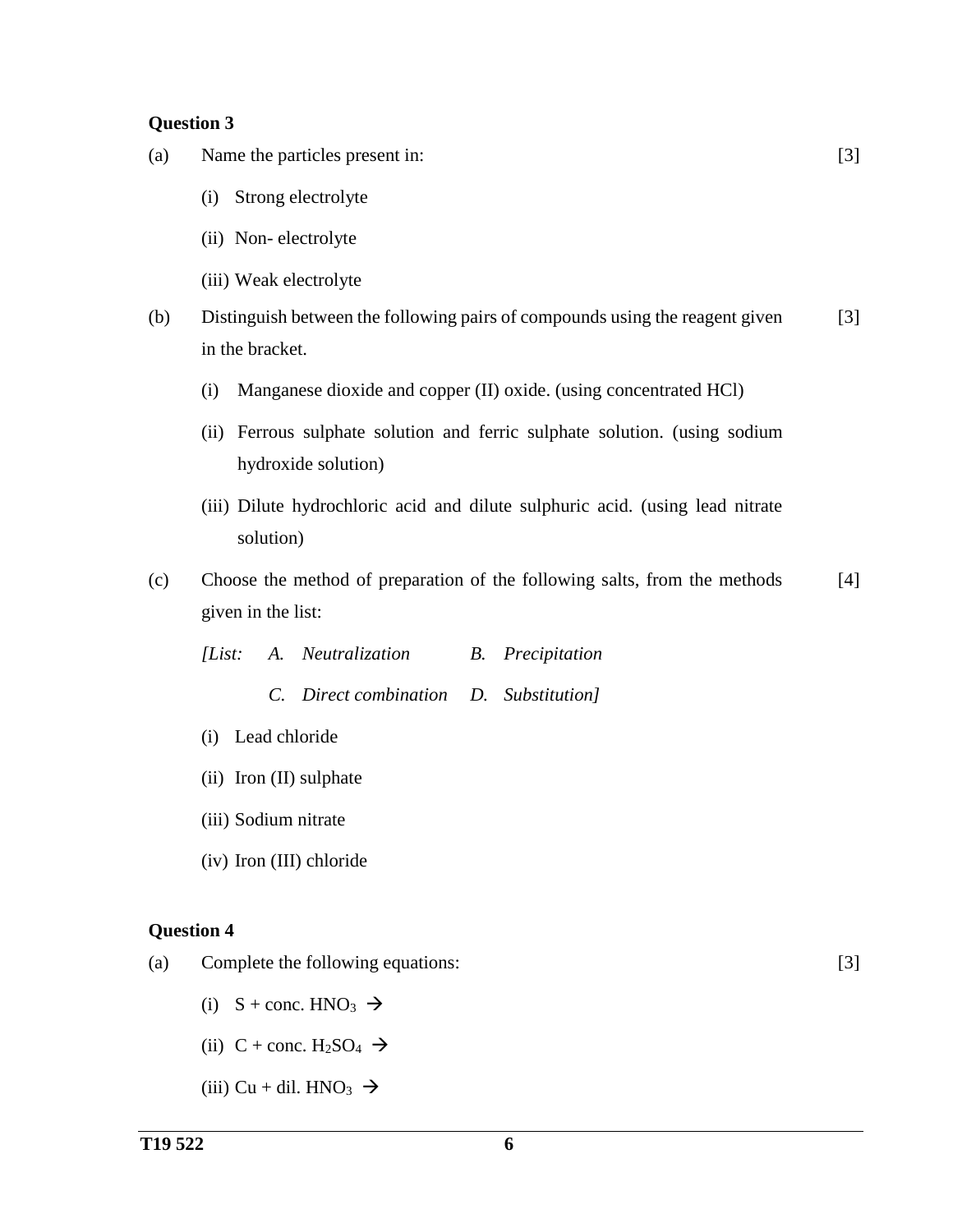- (b) Write a balanced chemical equation for the preparation of:
	- (i) Ethene from bromoethane
	- (ii) Ethyne using calcium carbide
	- (iii) Methane from sodium acetate.
- (c) Name the following organic compounds:
	- (i) The compound with 3 carbon atoms whose functional group is a carboxyl.
	- (ii) The first homologue whose general formula is  $C_nH_{2n}$ .
	- (iii) The compound that reacts with acetic acid to form ethyl ethanoate.
	- (iv) The compound formed by complete chlorination of ethyne.

- (a) Give the chemical formula of: [3]
	- (i) Bauxite
	- (ii) Cryolite
	- (iii) Sodium aluminate
- (b) Answer the following questions based on the extraction of aluminium from alumina by **Hall-Heroult's Process**.: [3]
	- (i) What is the function of cryolite used along with alumina as the electrolyte?
	- (ii) Why is powdered coke sprinkled on top of the electrolyte?
	- (iii) Name the electrode, from which aluminium is collected.

[3]

[4]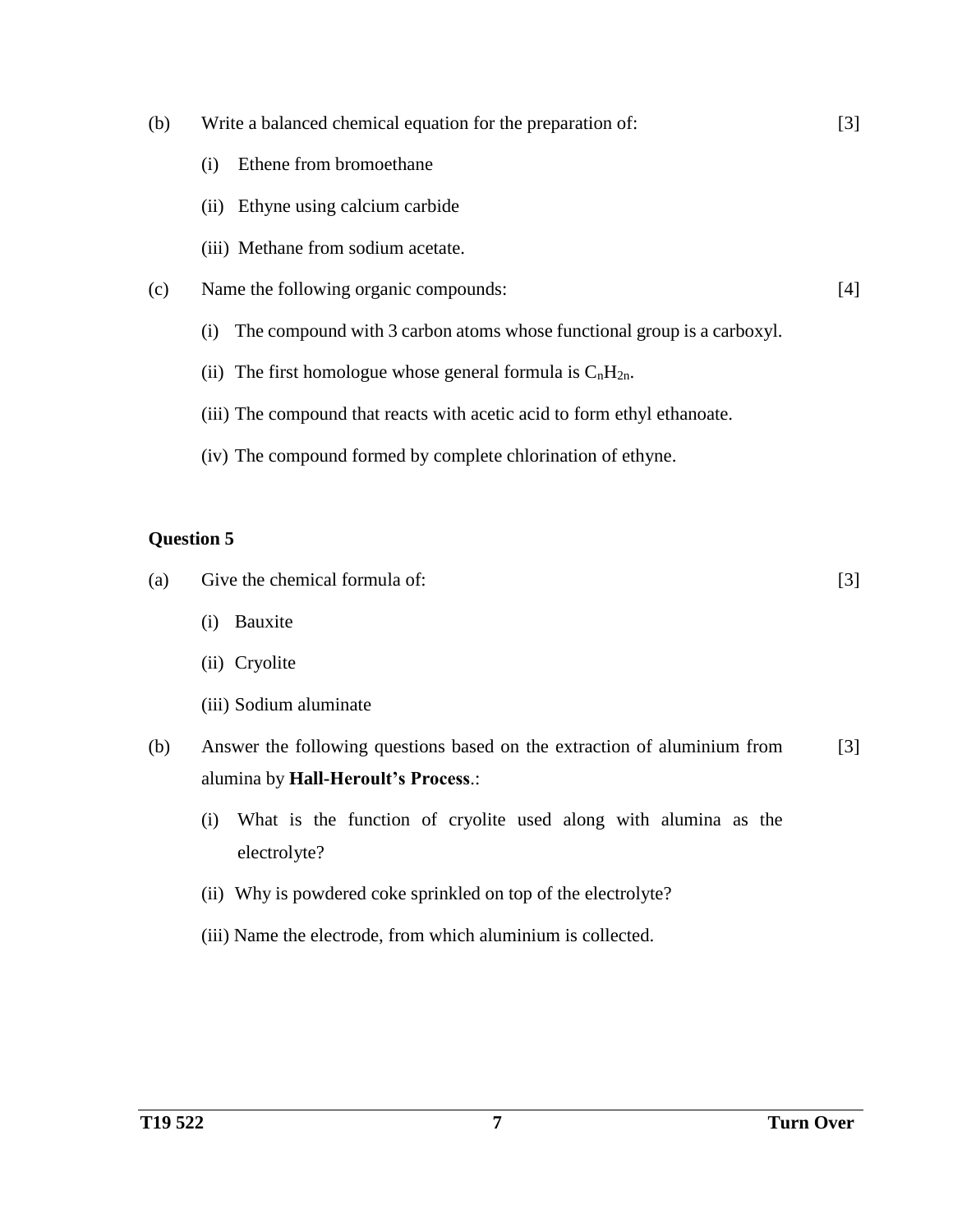| (c) | Match the alloys given in column I to the uses given in column II: |  |  |  |  |
|-----|--------------------------------------------------------------------|--|--|--|--|
|-----|--------------------------------------------------------------------|--|--|--|--|

| <b>COLUMNI</b>       | <b>COLUMN II</b>                  |
|----------------------|-----------------------------------|
| Duralumin            | A. Electrical fuse                |
| (ii) Solder          | Surgical instruments<br><b>B.</b> |
| (iii) Brass          | C. Aircraft body                  |
| (iv) Stainless Steel | D. Decorative articles            |

- (a) Identify the substances underlined:
	- (i) The catalyst used to oxidise ammonia.
	- (ii) The <u>organic compound</u> which when solidified, forms an ice like mass.
	- (iii) The dilute acid which is an oxidizing agent.
- (b) Copper sulphate solution reacts with sodium hydroxide solution to form a precipitate of copper hydroxide according to the equation: [3]

 $2NaOH + CuSO<sub>4</sub>$   $\rightarrow$   $Na<sub>2</sub>SO<sub>4</sub> + Cu(OH)<sub>2</sub>$   $\downarrow$ 

(i) What mass of copper hydroxide is precipitated by using 200 gm of sodium hydroxide?

 $[H = 1, O = 16, Na = 23, S = 32, Cu = 64]$ 

- (ii) What is the colour of the precipitate formed?
- (c) Find the **empirical formula** and the **molecular formula** of an organic compound from the data given below:  $C = 75.92\%$ ,  $H = 6.32\%$  and  $N = 17.76\%$ The vapour density of the compound is 39.5.  $[C = 12, H = 1, N = 14]$ [4]

[3]